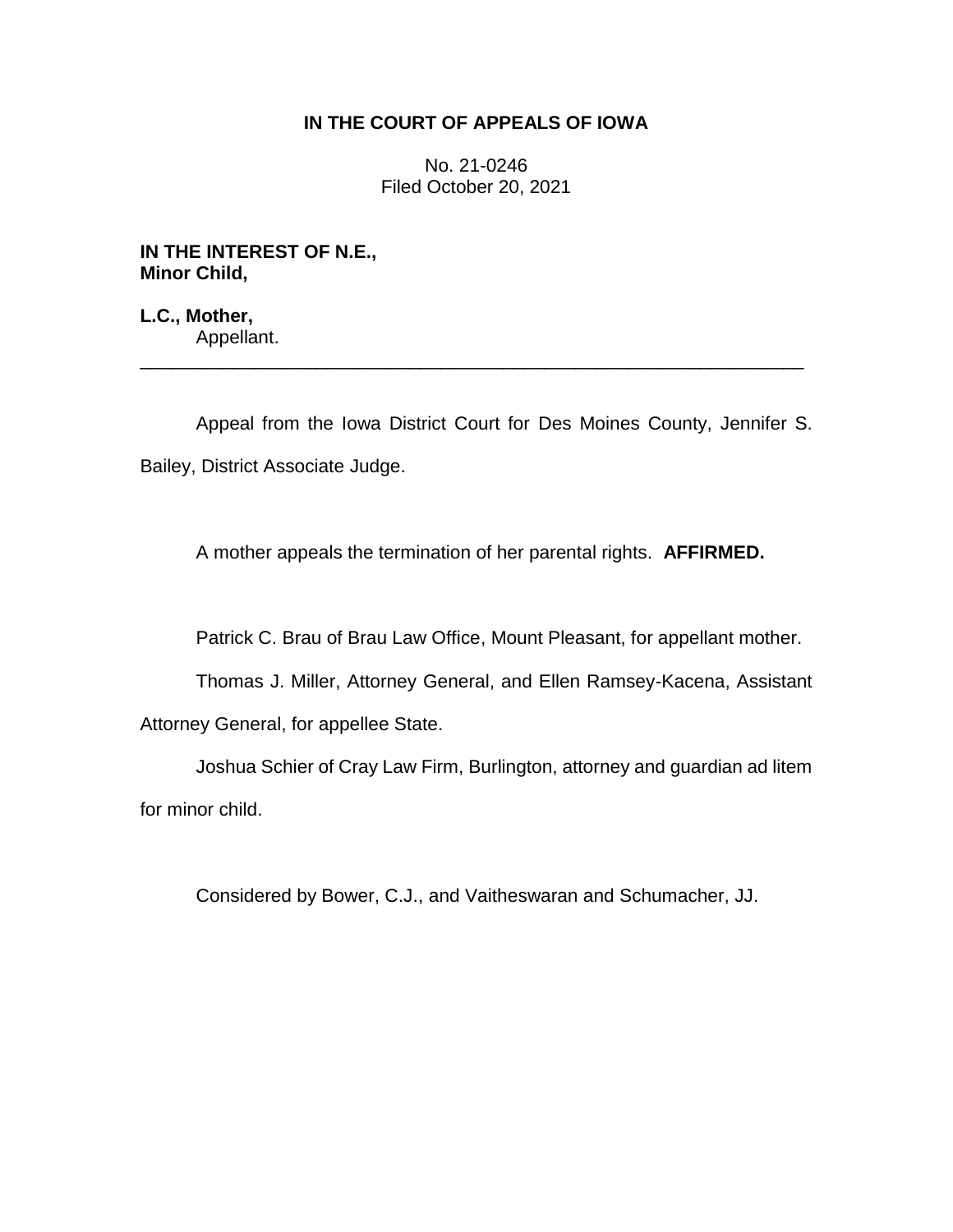### **BOWER, Chief Judge.**

 $\overline{a}$ 

A mother appeals the termination of her parental rights. We find clear and convincing evidence the child could not be returned to the mother's care and affirm.

#### **I. Background Facts & Proceedings.**

N.E. was removed from the mother's custody shortly after birth in June 2019 and placed in emergency family foster care. At the time of removal, the mother, L.C., was on probation for two child-endangerment convictions, and her two older children had been removed from her custody and adjudicated children in need of assistance (CINA).<sup>1</sup> Her relationship with N.E.'s father, A.E., was marked by domestic violence, and he had pending criminal charges.

On June 25, the mother's probation was revoked upon a finding she committed a new child-endangerment offense—striking one of the older children with a belt—and she was sent to prison.<sup>2</sup> The parents stipulated N.E. was in need of assistance under Iowa Code section 232.2(6)(n) (2019) due to the mother's incarceration. However, the father denied allegations he was unable to parent the child safely. The court ordered the child placed in foster care pending an adjudicatory hearing.

<sup>1</sup> The child-endangerment offenses arose from the mother leaving the older children—who were six and seven years old—unattended in late 2017 and summer 2018. The children were adjudicated CINA and the mother participated in services. The CINA cases closed in January 2019.

The two older children were adjudicated CINA again following a new childendangerment charge in March when the mother struck one of the children. The children were in the custody of their father, A.G., beginning in the summer of 2019, and the second CINA case was dismissed in February 2020 without the two older children returning to the mother.

 $2$  The mother's probation was revoked, but the criminal charges were dropped when A.G. refused to allow the children to testify.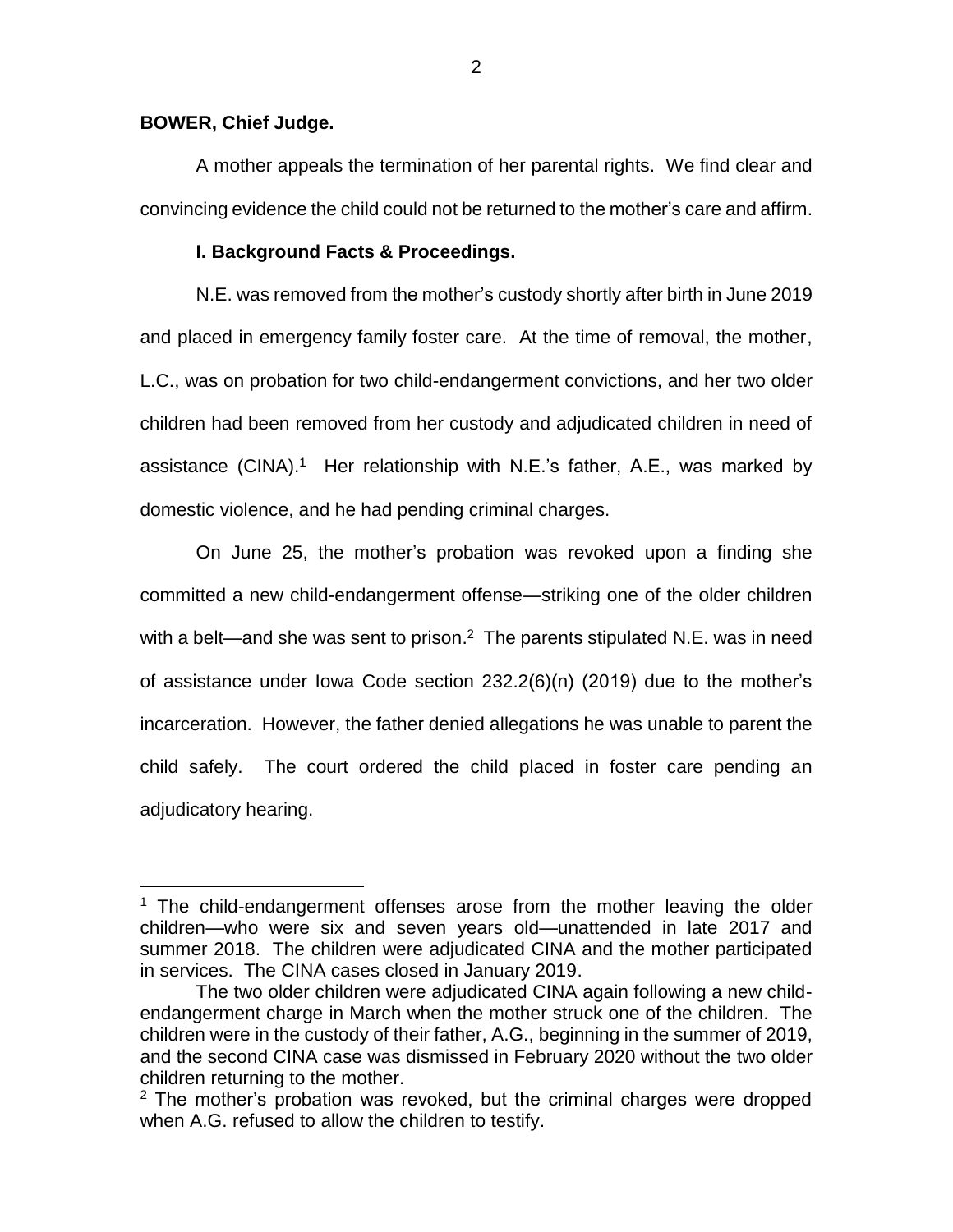Following an August 20 hearing, the court adjudicated the child CINA as stipulated by the parents and also under Iowa Code section 232.2(6)(c)(2) "by reason that the child was imminently likely to suffer harm as a result of the parents' lack of appropriate supervision of the child . . . and the father's mental capacity or condition or drug abuse results in the child not receiving adequate care." The child was placed in the custody of the maternal grandmother under the supervision of the department of human services (DHS).

While in prison, the mother obtained her GED, took a parenting class, and participated in all permitted visitation with the child. She was released from prison on March 3, 2020, and secured employment and housing.

On May 29, the court held a termination-of-parental-rights hearing. The court expressed concerns over the mother continuing to make excuses for her past conduct and failing to take responsibility for her past poor care of her children. The court also noted the grandmother and A.G. blamed "the courts and law enforcement" for the children's struggles and denied any fault on the mother's part. Although the court found clear and convincing evidence for termination of the mother's rights under Iowa Code section 232.116(1)(h), the court found termination was not then in the child's best interests "due to [DHS]'s support of adoption by family members who the court believes would simply return the child back to the birth mother," and the child's safety required continuing court oversight. The court utilized the permissive exception under section 232.116(3)(a) (child in the legal custody of a relative) to dismiss the petition to terminate the mother's rights. The court did terminate the father's parental rights.

3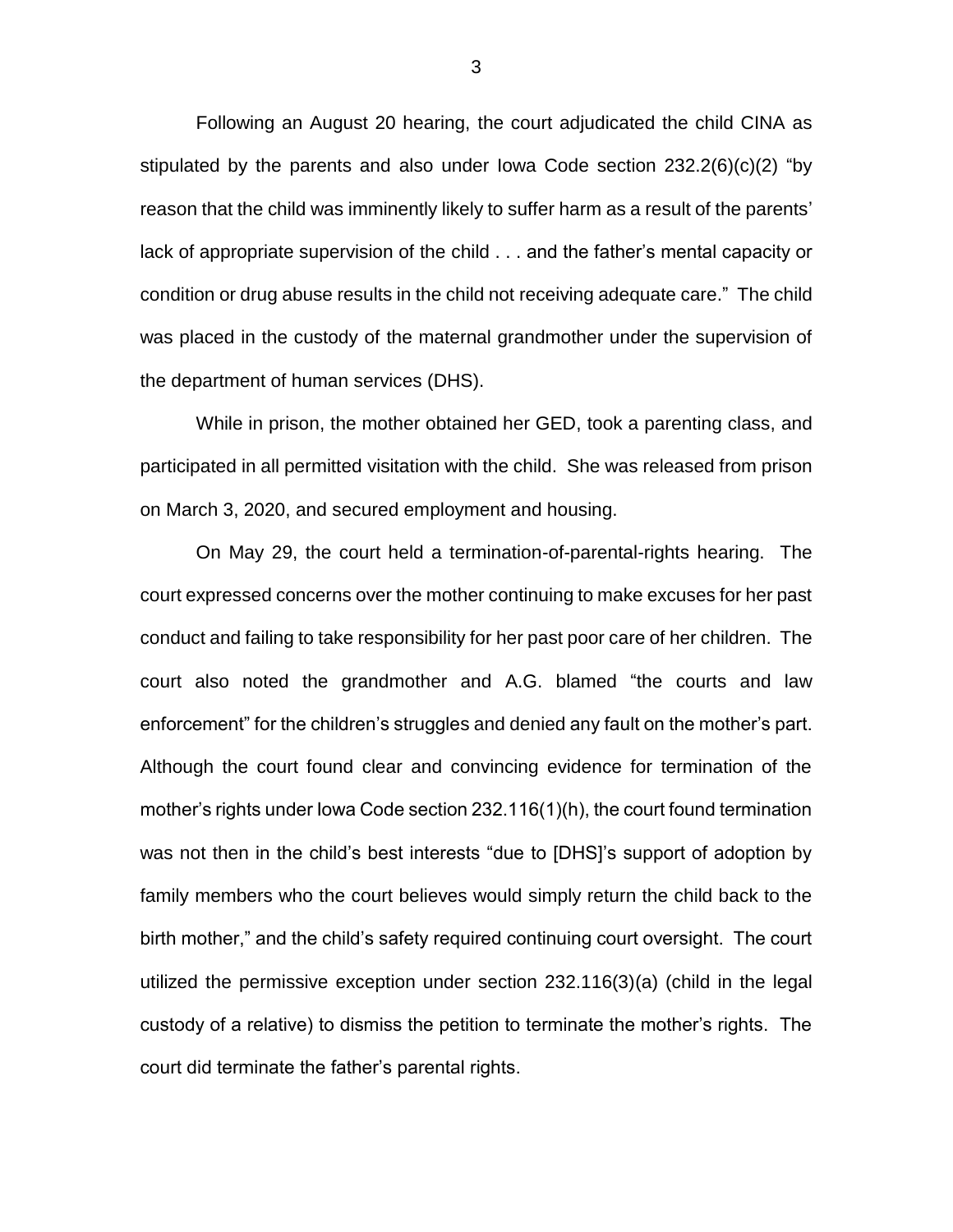The mother engaged in services. The child remained in the grandmother's care as the best placement for reunification. At a permanency hearing on June 30, both the mother and grandmother were "warned that any violation of the visitation rules would lead to immediate removal." The court ordered an additional six months of services and changed the permanency goal from adoption to reunification. The court ordered all visits "be fully supervised at this time by [DHS] or their designee." The court further ordered:

That the child's mother, [L.C.], shall cooperate and participate with all services deemed appropriate by [DHS], including:

- Abstain from the use of all illegal substances;
- Submit to all drug testing requests;

• Participate in [Family Safety, Risk, and Permanency] services, to include the Safe Care Program;

- Maintain a safe and stable home;
- Maintain employment;

 $\overline{a}$ 

- Comply with all requirements of her parole and the Department of Correctional Services;
- Participate in consistent and meaningful visitations with the child in the discretion of the [DHS];
- Demonstrate an ability to safely parent the child and provide for all of [the child's] daily and long-term needs[.]

In late August, the court was informed the grandmother had allowed contact

between the mother and child at a family birthday party without DHS approval or supervision. When the family's social worker asked the mother about it, she lied and said N.E. was not with her family at the birthday party. $3$  The mother claimed the child had been left with a family friend for the day; the friend confirmed the story. The mother eventually admitted the unauthorized unsupervised visit when confronted with video evidence, and she later told her service provider she would

 $3$  The mother's presence at the party with her older children was also a violation of her probation, but no report of violation was filed.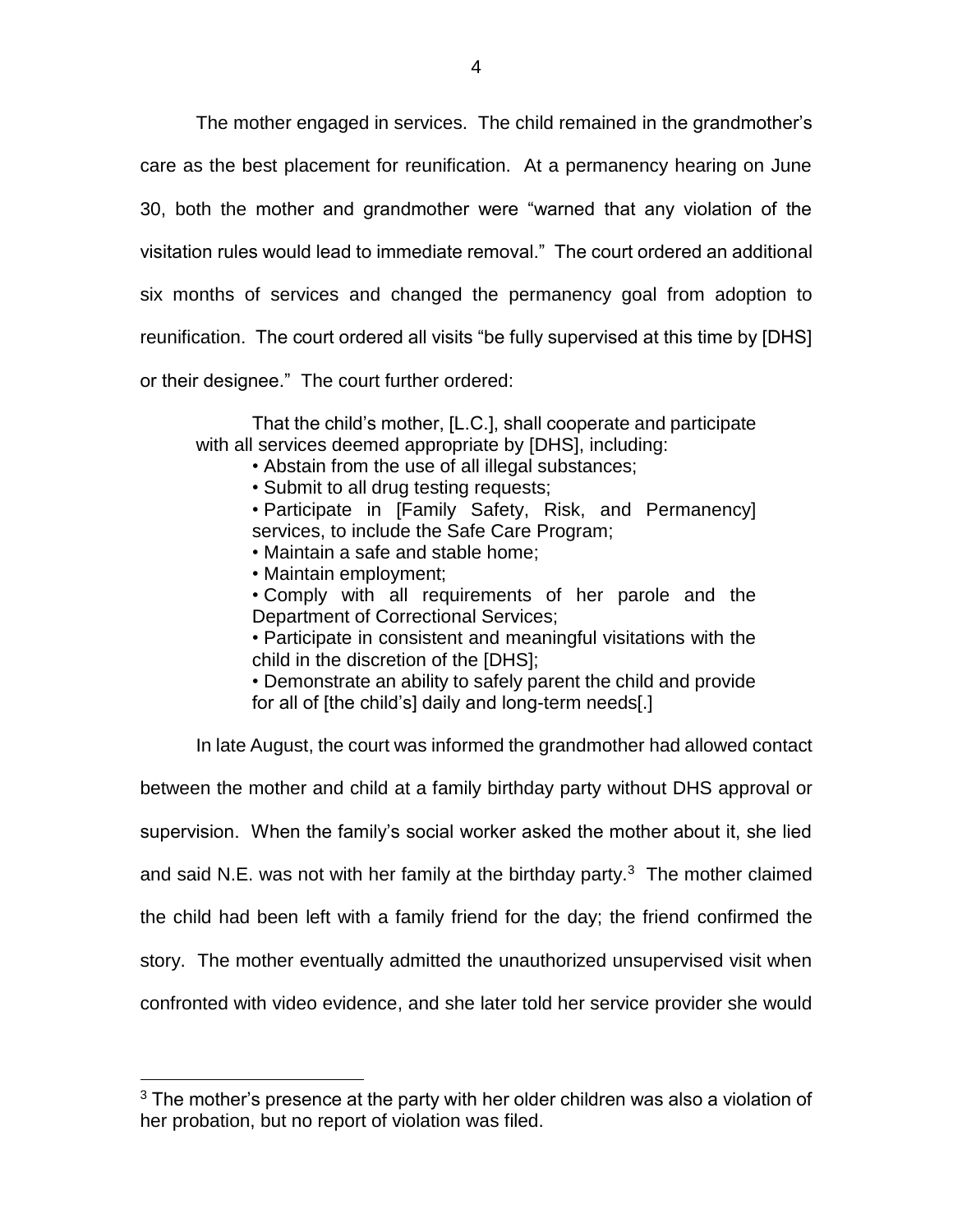do it again for her children. There is no evidence the mother contacted any service providers to arrange supervision for the birthday party.

N.E. was removed from the grandmother's care and placed in family foster care. The mother did not cooperate with the foster family. She resisted changes in the child's care recommended by the child's doctor, including hearing and speech tests and a transition away from bottle feeding due to the child's age. The mother resisted the child's placement in daycare while the foster parents worked, asking to take care of the child during those hours.

At a review hearing in early September, the court observed,

[The mother] is very good at completing services and checking boxes, but has previously failed at making good parenting decisions when she is in crisis. . . . The court is concerned that it is only when no one else is looking that she exercises extreme and dangerous errors in judgment, which will not be shown while [the child] is removed and the court is looking over her shoulder.

A combined permanency and termination hearing was held in December. The DHS worker was asked what rules or other parts of court orders the mother has not followed since the birth of the child, and the worker identified the unauthorized visit in August. The social worker explained the problem was not just the party, but the mother's decision to fabricate a story and involve others in deceit. She expressed concerns of the mother repeating earlier patterns. The familycentered services (FCS) worker testified the child's removal from the grandmother appeared to serve as a wake-up call to the mother to pay attention to and follow the rules and she was contacting the worker more with questions she previously asked the grandmother. The FCS worker had no concerns about the child being placed in the mother's care.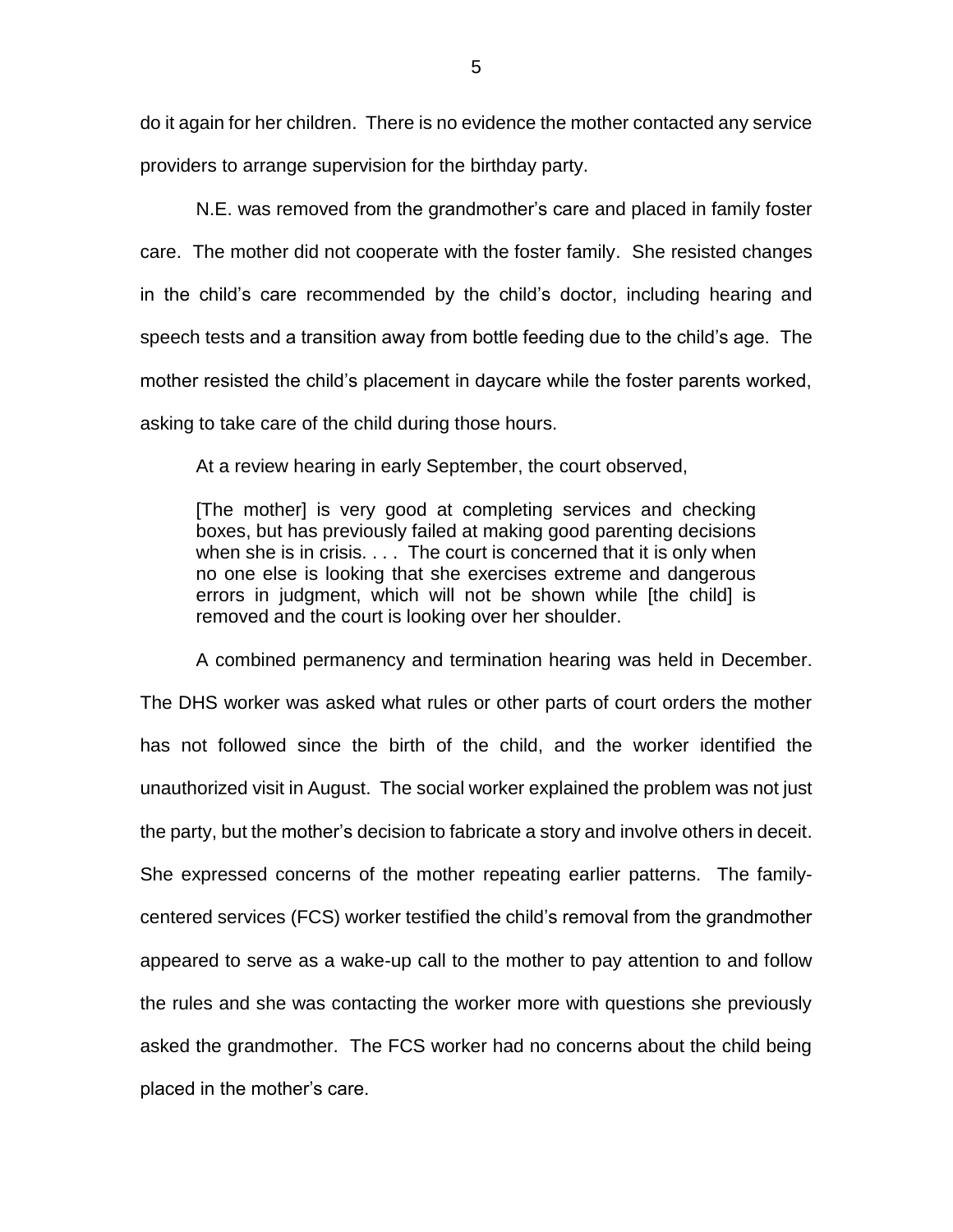The court found the mother did not internalize the skills taught through services and was putting up a façade of appropriate parenting, which would disappear once court oversight ended. The court terminated the mother's parental rights under Iowa Code section 232.116(1)(h) (2020). The mother appeals.

#### **II. Standard of Review.**

"We review proceedings terminating parental rights de novo. We are not bound by the juvenile court's findings of fact, but we do give them weight, especially in assessing the credibility of witnesses." *In re Z.P.*, 948 N.W.2d 518, 522–23 (Iowa 2020) (citation omitted). "The State must prove termination was proper by clear and convincing evidence." *In re A.B.*, 957 N.W.2d 280, 293 (Iowa 2021). "Evidence is considered clear and convincing when there are no serious or substantial doubts as to the correctness of conclusions of law drawn from the evidence." *In re M.W.*, 876 N.W.2d 212, 219 (Iowa 2016) (edited for readability).

#### **III. Analysis.**

To terminate the mother's rights under Iowa Code section 232.116(1)(h), the State must prove all of the following:

(1) The child is three years of age or younger.

(2) The child has been adjudicated a child in need of assistance pursuant to section 232.96.

(3) The child has been removed from the physical custody of the child's parents for at least six months of the last twelve months, or for the last six consecutive months and any trial period at home has been less than thirty days.

(4) There is clear and convincing evidence that the child cannot be returned to the custody of the child's parents as provided in section 232.102 at the present time.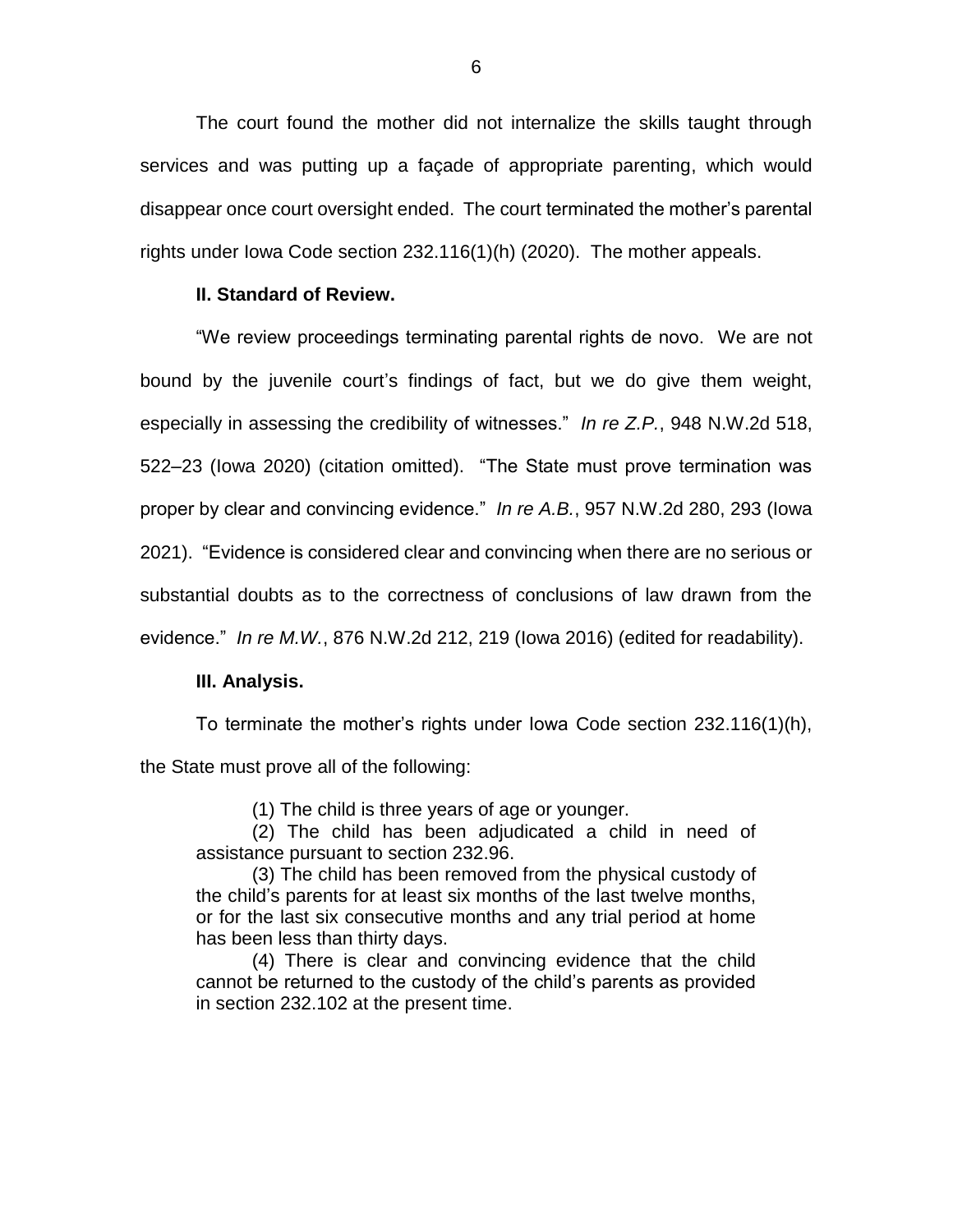On appeal, the mother claims the State failed to prove by clear and convincing evidence the fourth element—the child could not be returned to her care at the time of the termination hearing. 4

The DHS worker agreed the mother had generally been successful at meeting progress goals but worried the mother would return to her old behaviors. The DHS worker acknowledged the visitation violation was the only known juvenile court order violation the mother had since the child was born. The FCS worker who supervised the visits and worked on parenting skills with the mother on a regular basis believed the mother had internalized the parenting skills, and the worker did not have concerns regarding her care. The FCS worker testified "it would be detrimental at this point to have built a bond and then snatch it away."

In its termination order, the juvenile court observed the mother "has done virtually everything the court has asked her to, with the exception of the visitation issue. . . . [The mother] has successfully checked virtually all of the boxes the court has asked her to." But the court then noted the mother also knew she should not leave her young children alone or "whoop" one with a belt, which had resulted in three child-endangerment charges, "but did so anyway." The court then opined it did not believe the mother would use the skills she had learned "in light of her unauthorized contact with [the child] and her current lack of cooperation with [DHS]." The court found the mother would likely repeat the same mistakes leading

 $\overline{a}$ 

7

 $4$  The mother cites lowa Code section 232.116(2) rather than paragraph 232.116(1)(h) as the subsection her rights were terminated under, but her argument is sufficiently clear for purposes of the appeal.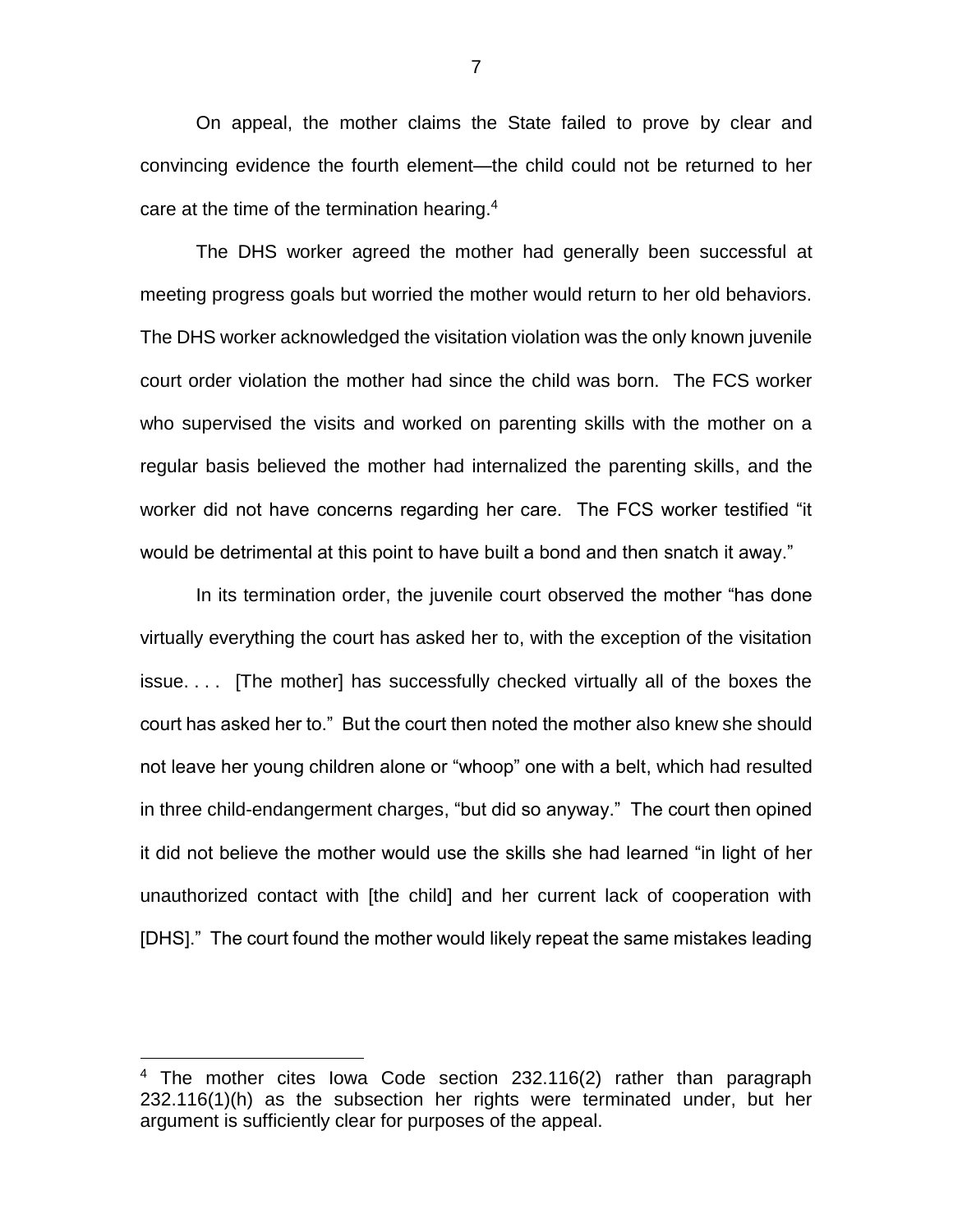to her older children's removal, and the child is at vulnerable age and unable to self-protect.

While the mother has made progress, we share the court's concerns. The juvenile court specifically found the mother's testimony was "disingenuous." We accord special weight to the juvenile court's findings of witness credibility because it has a better opportunity to view and assess the witnesses. *See M.W.*, 876 N.W.2d at 219. Moreover, "[w]e gain insight into the child's prospects by reviewing evidence of the parent's past performance—for it may be indicative of the parent's future capabilities." *In re M.S.*, 519 N.W.2d 398, 400 (Iowa 1994). At the June 30, 2020 permanency hearing—less than a month after dismissing the first termination petition—the juvenile court changed the permanency goal back to reunification, but it ordered no contact between the mother and child was to occur outside supervised visitation, and the court specifically warned the mother and grandmother "any violation of the visitation rules would lead to immediate removal." In August, despite the recent termination petition and direct order regarding visitation, the mother knowingly had unsupervised contact with the child in public and then asked her friend to lie about it. She did not admit violating the order until confronted with video evidence and later stated she would "do it again." The mother lied to service providers and the court multiple times and valued her own opinions over the direction of the court and the child's doctor as to the child's best interests.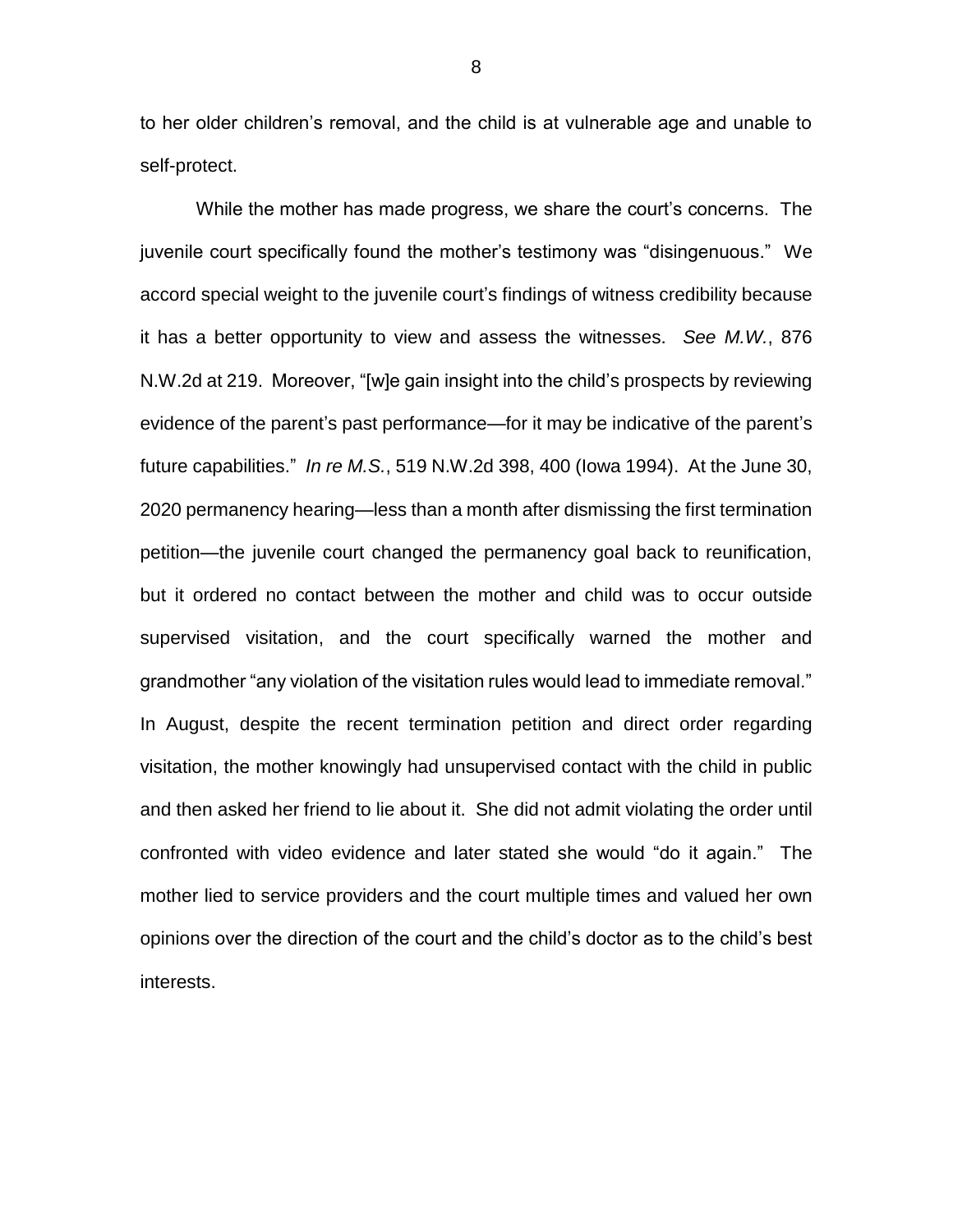Considering all the facts, we find clear and convincing evidence the child could not be safely returned to the mother's care at the time of the termination hearing. We affirm the termination of her parental rights.

# **AFFIRMED.**

Vaitheswaran, J., concurs; Schumacher, J., concurs specially.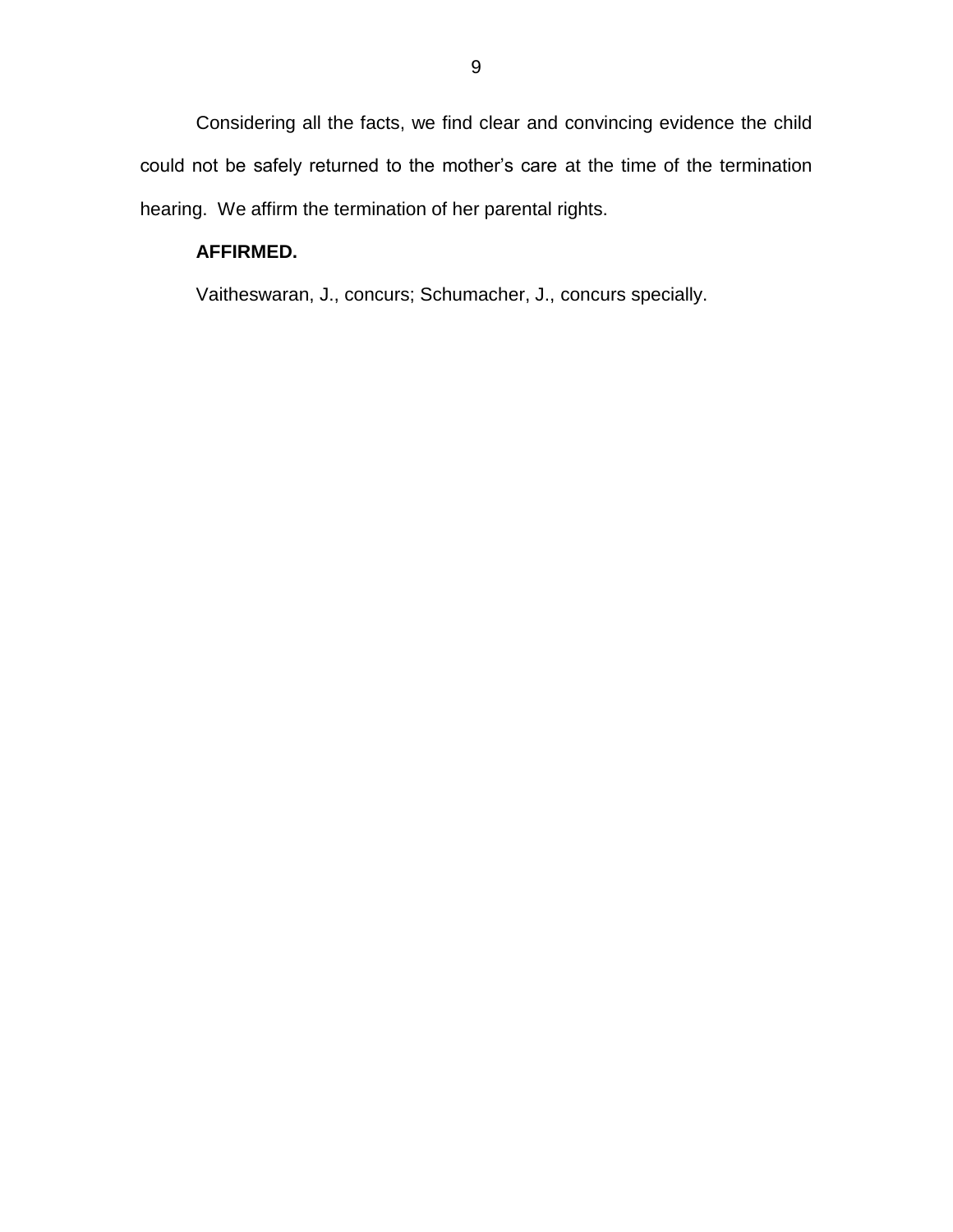**SCHUMACHER, Judge** (concurring specially).

I would also affirm the decision of the district court. I write separately from the majority to emphasize additional facts in this record that support the trial court and the majority's determination that N.E., age eighteen months at the time of the hearing on the State's termination petition, could not safely be returned to his mother's custody.

The mother was charged with three separate incidents of child endangerment related to her two young daughters. The mother has been involved with DHS since late 2017, when her two daughters were removed from her care due to the first child-endangerment charge. She was convicted of child endangerment on January 5, 2018. The mother was placed on probation, and the children were returned to her care. The second charge occurred on June 1, 2018, less than a month after her daughters were returned to her care. The children were again removed. She was sentenced on the second conviction on September 27, but remained on probation. The children were again returned to her care in November 2018, and the juvenile case was closed on January 8, 2019. Thirtyeight days after case closure, the mother received her third child-endangerment charge. She was sentenced on a probation violation on June 25, 2019, and sent to prison. This sentence was imposed approximately three weeks after N.E.'s birth.

The third charge, filed after one of the girls reported to her teacher that her mother "whooped" her, was dismissed after the child's father, with whom the reporting child now resides, refused to allow the child to return to Iowa to testify.

10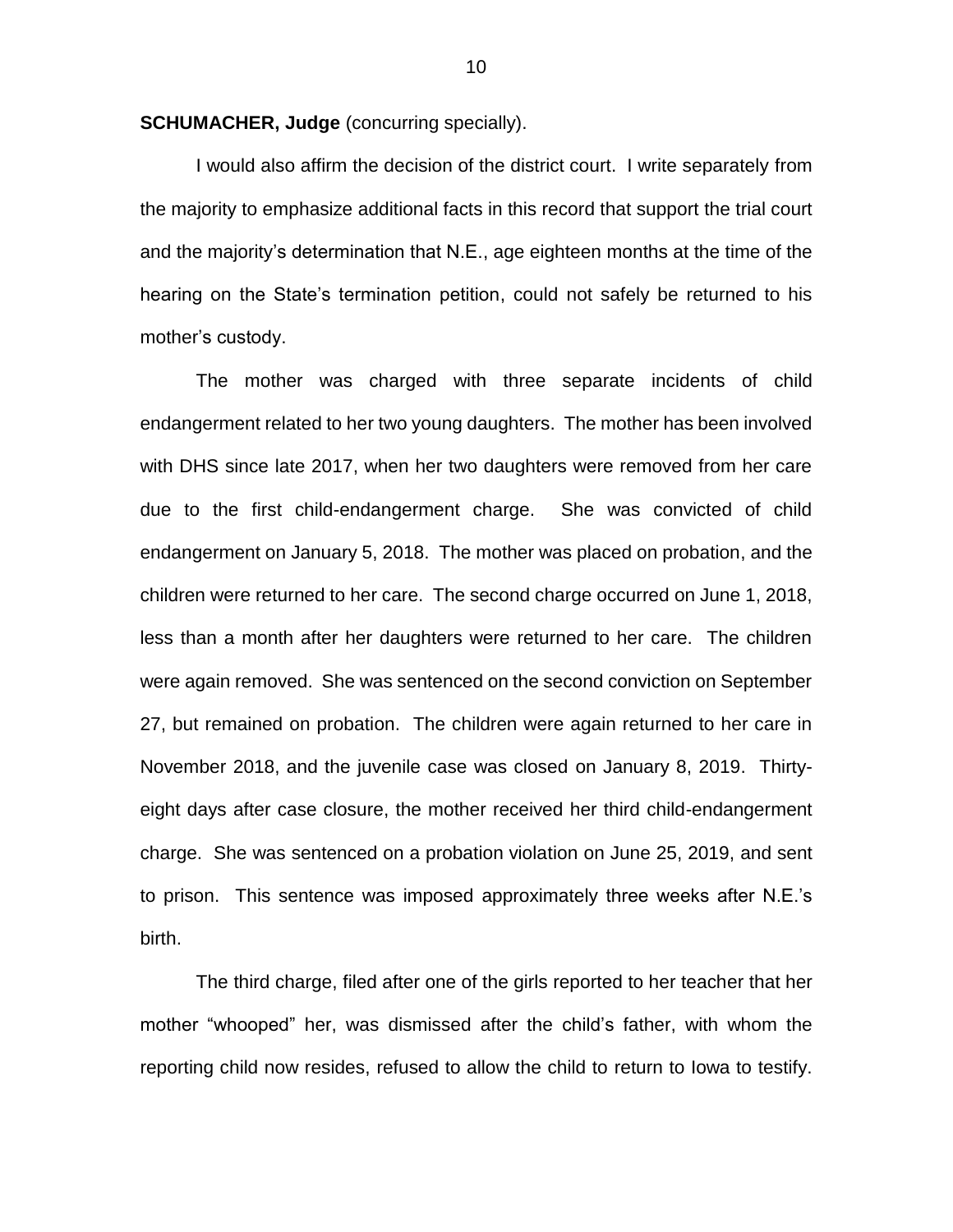The two girls were placed with their father in Chicago, Illinois, by DHS after he passed a home study.

The mother was released from prison in March 2020. $5$  On appeal, the mother argues the only violation she committed after her release from prison was arranging and attending an unauthorized visit in late August 2020. She denied such until confronted with video evidence. However, the record contradicts the mother's minimization of rule violations. She admits a requirement of her parole was that she have no contact with the victims of her offenses—her two daughters. The record is clear the mother had contact with the girls prior to her release from parole. Both the mother and the father of the girls testified at the time of N.E.'s termination hearing that they intend to renew their relationship, with the mother moving to Chicago.<sup>6</sup>

The home study for the girls' father also confirms his denial of the mother's abuse. He does not believe the mother committed the abuse and deflects the blame away from the mother with whom he envisions a long-term relationship. Could N.E.'s safety be assured if placed with his mother? This record answers in

The mother later added:

 $\overline{a}$ 

<sup>&</sup>lt;sup>5</sup> Her parole supervision was terminated in September 2020.

 $6$  The mother admitted to these additional violations on cross-examination: Q: So earlier when you testified that you had followed all the rules of parole and there were not violations, that's not accurate, is it? A: No. I was meaning in my—in keeping my job, keeping my house, making sure I was keeping myself clean.

Q: But you were mostly following parole is that what you were testifying to? A. Yes, ma'am.

Q: So other than violating this court's order, lying about it, getting somebody to lie for you and violating your parole, you were open and honest? A: No. No. Those are the things I did not tell the truth on.